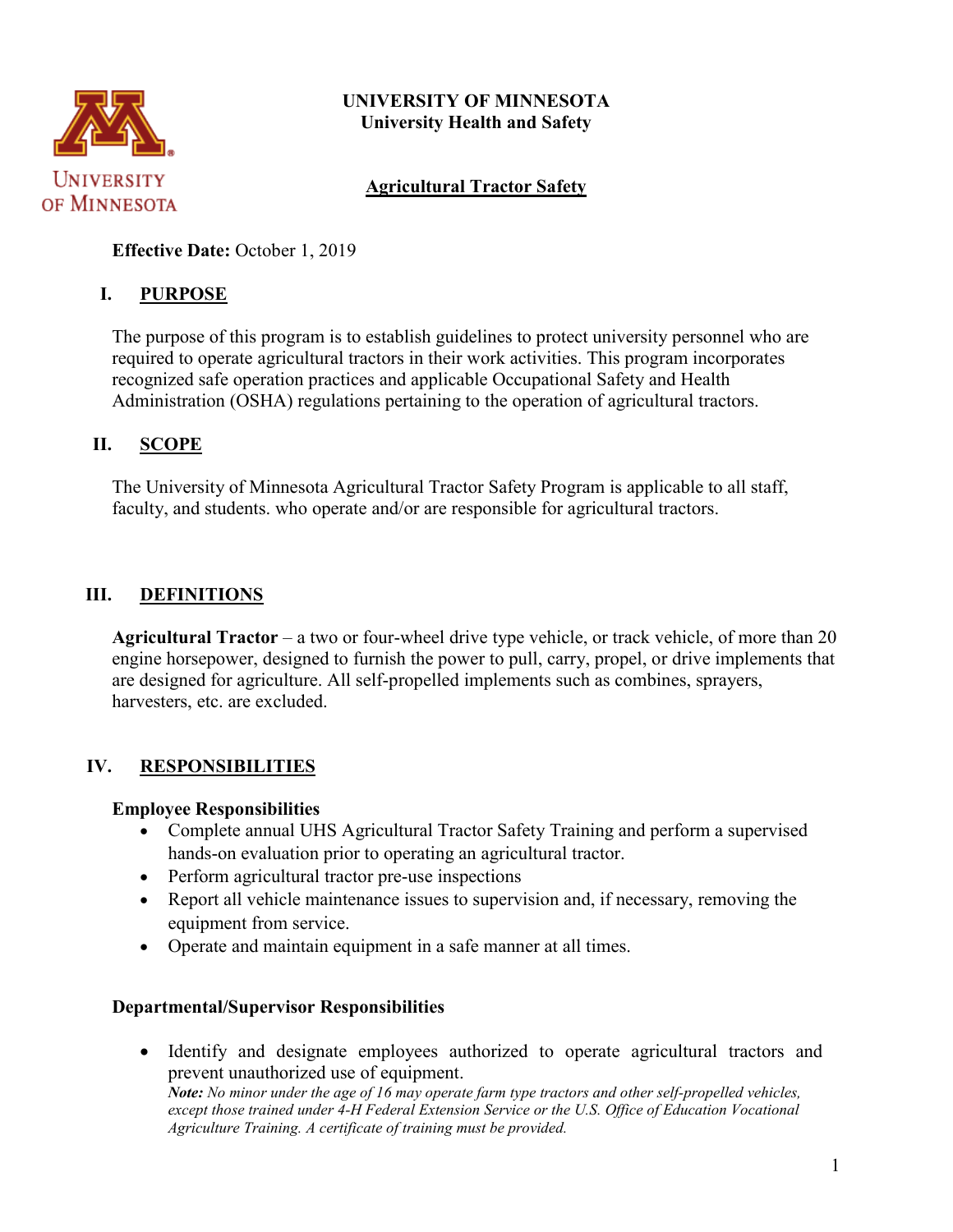- Ensure authorized operators have received annual UHS Agricultural Tractor Safety training and certify the operator on the specific tractor(s) they will be operating.
- Ensure all safety and manufacturer regulations and instructions are being followed
- Ensure agricultural tractors are used within their intended design and are maintained in proper working order and receive maintenance when necessary.

#### **University Health and Safety (UHS) Responsibilities**

- Maintain and update the Agricultural Tractor Safety Program
- Ensure that agricultural tractor training programs meet applicable requirements
- Provide program oversight

# **V. PROCEDUREs**

### **Agricultural Tractor Requirements**

- All tractors must be designed and constructed to meet minimum ASABE standards and OSHA 29 CFR 1928 regulations.
- College departments and units may only operate tractors (purchased, leased, loaned, gifted, etc.) that are equipped with rollover protection structure (ROPS). When agricultural tractors are driven along public roadways all traffic and motor-vehicle laws must be obeyed. Agricultural tractors and connected implements designed for operation at a speed of 30 mph or less must display a rear mounted retro-reflective slow moving vehicle sign.

# **Transporting Agricultural Tractors**

When agricultural tractors are transported on a trailer, it must be secured from displacement and the following requirements apply:

- Tow vehicle and trailer must be properly rated for the weight of the tractor and any additional materials.
- Lower and secure to the trailer all accessory equipment (hydraulic shovels, booms, etc.).
- Restrain articulated vehicles to prevent articulation while in transit.
- Set the parking brake on the equipment being transported.
- Attach tie downs at the front and rear of the vehicle or at the mounting points on the vehicle designed for that purpose.
- The sum of the working load limits from all tie downs must be at least 50% of the weight of the cargo.

# **Safe Operation**

Any operation of tractors and agricultural equipment must be done so in a safe manner to prevent injury to the operator or individuals in the area; and to prevent damage to property. Particular attention should be paid to power take offs, backing precautions, and roll over protection.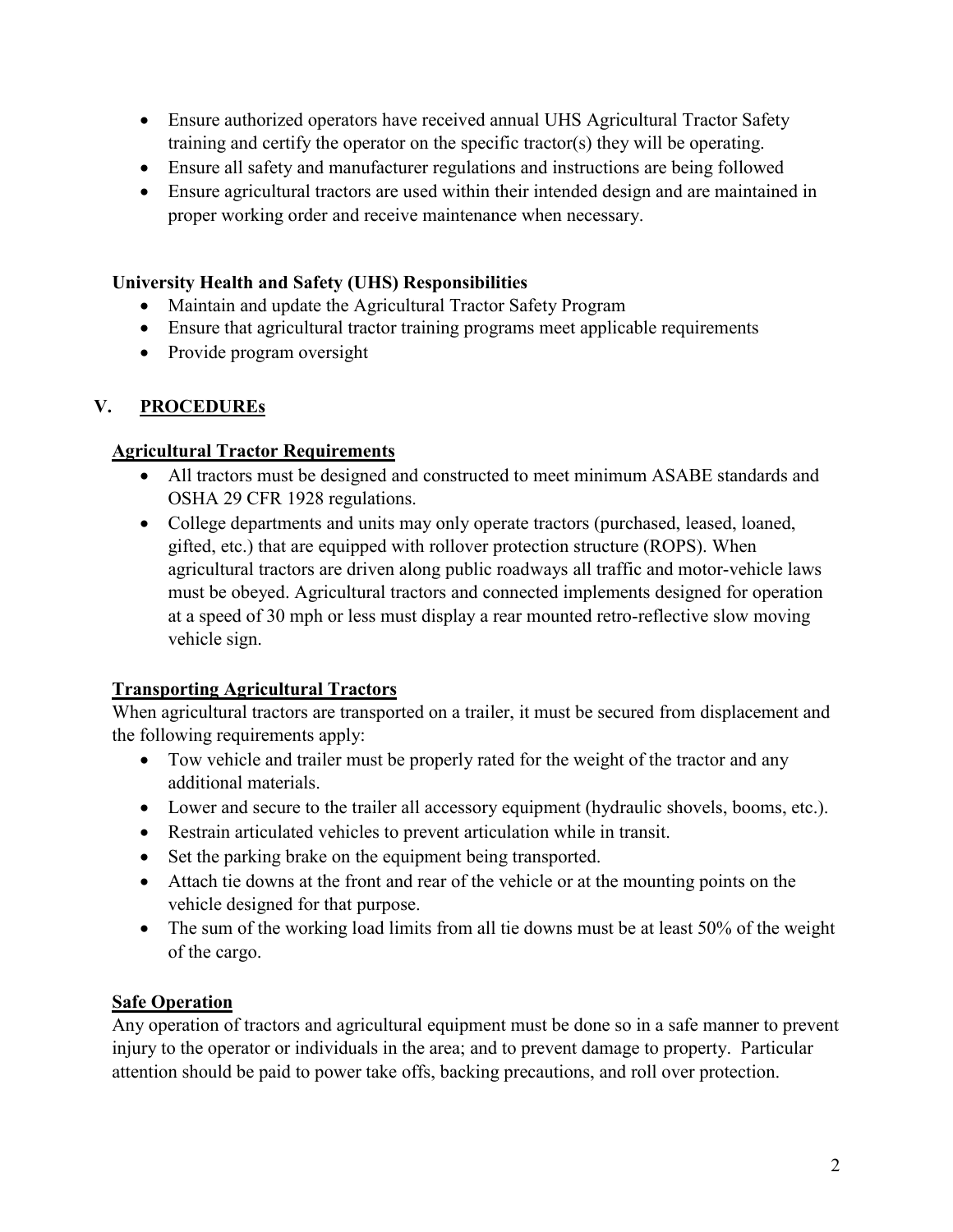# **Training**

All university personnel operating an agricultural tractor must receive annual UHS training on the safe operation of agricultural tractors and their associated equipment. Requirements are as follows:

- Employee must receive annual in-person training given by UHS staff or suitable  $3<sup>rd</sup>$  party vendor including a passing score of 70% or greater on the comprehensive test.
- Hands-on operator proficiency evaluation by a supervisor for the specific equipment being used.

*Note: In special circumstances at the discretion of UHS staff, an employee may utilize the established online training module in place of in-person training.*

# **Record Keeping**

Department supervisors shall maintain documentation of the following:

- Operator completion of the Tractor Driving Performance Checklist located in Appendix A.
- Training certifications for all tractor operators including names and dates of training; and the equipment they are certified to operate. An example of the training certification is available in Appendix B.
- Maintenance records for each agricultural tractor.

# **VI. APPENDICIES**

#### **A – Tractor Driving Performance Checklist B – Tractor Operator Certification**

# **VII. REFERENCES**

**29 CFR 1928 Subpart C** Roll-Over Protective Structures **MN STATUTE 169.522** Slow-Moving Vehicle Sign Requirements **FMCSA** – Cargo Securement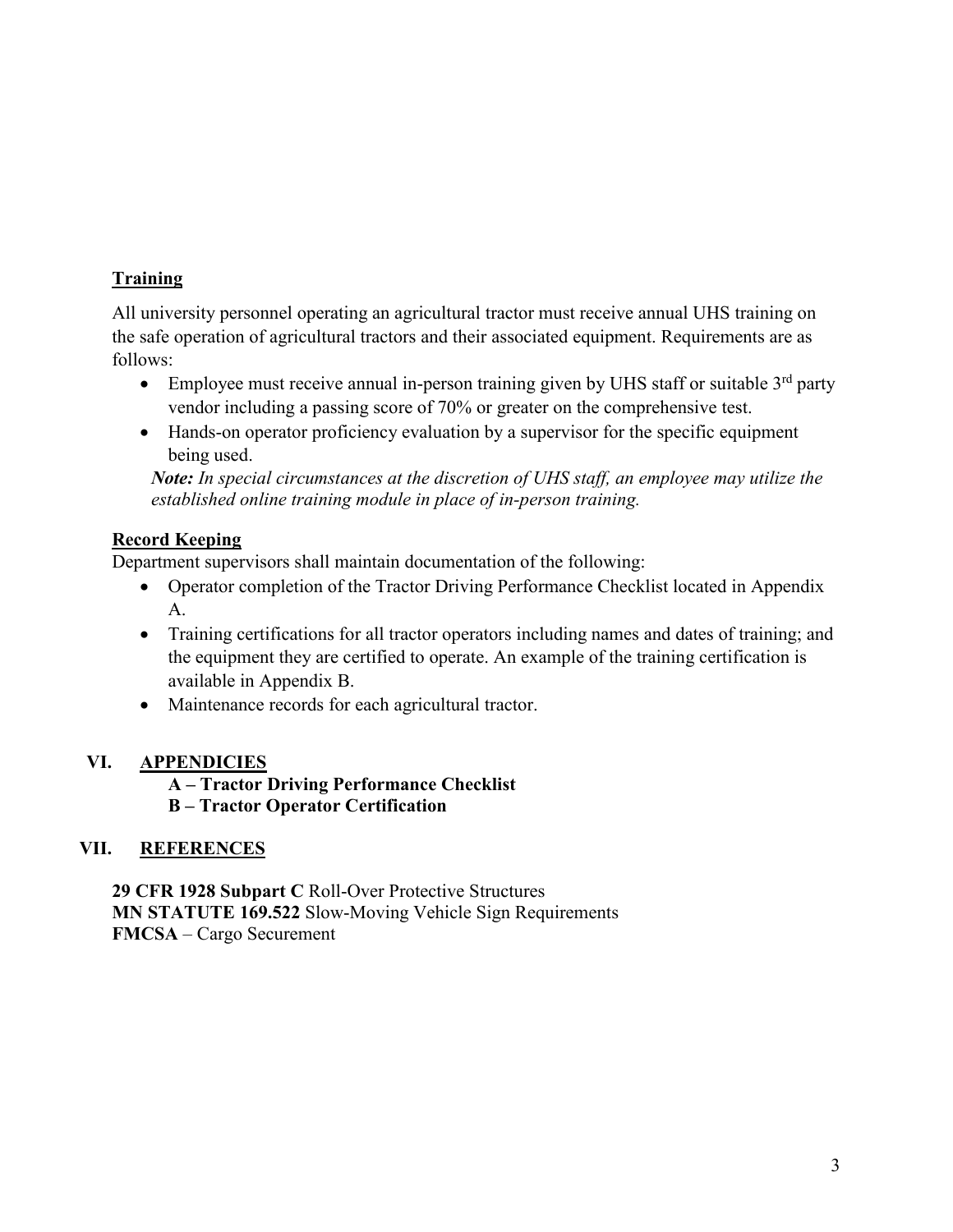# **Appendix A: Tractor Driving Performance Checklist**

| <b>Tractor Driving</b> | <b>Student</b>    | <b>Skills</b>    |
|------------------------|-------------------|------------------|
| Performance            | <b>Name:</b>      | <b>Examiner:</b> |
|                        | <b>Test Date:</b> |                  |

| <b>PRE-START UP</b>                                                                  | <b>DEMONSTRATED</b> |    |  |
|--------------------------------------------------------------------------------------|---------------------|----|--|
| <b>THE OPERATOR:</b>                                                                 | <b>YES</b>          | NO |  |
| Has read and is familiar with Manufacturer's Operation Manual / Owner's Manual       |                     |    |  |
| Is dressed in suitable work clothing and footwear for operation                      |                     |    |  |
| Can describe the purpose and correct use of machine controls and features            |                     |    |  |
| Knows how to do a pre-operational checks:                                            |                     |    |  |
| Tire condition and inflation level<br>$\bullet$                                      |                     |    |  |
| Fuel, oil, and hydraulic fluid levels<br>$\bullet$                                   |                     |    |  |
| Condition of fuel and hydraulic lines - no leaks<br>$\bullet$<br>Shields in place    |                     |    |  |
| Platform and steps clean, free of debris, chains, and tools                          |                     |    |  |
| Clear visibility from within cab, mirrors clean<br>$\bullet$                         |                     |    |  |
| Brakes operational                                                                   |                     |    |  |
| Steering operating correctly                                                         |                     |    |  |
| Air cleaner and coolant<br>All lights working                                        |                     |    |  |
| Slow moving vehicle (SMV) emblem in place and clean                                  |                     |    |  |
| Neutral start safety switches operating correctly                                    |                     |    |  |
| Checks Tractor controls prior to start up                                            |                     |    |  |
| <b>OPERATION</b>                                                                     |                     |    |  |
| <b>THE OPERATOR:</b>                                                                 |                     |    |  |
| Knows how to start and shut down engine                                              |                     |    |  |
| Knows how to correctly operate gear and range settings                               |                     |    |  |
| Drives in a forward direction around a defined course - figure 8 around soft         |                     |    |  |
| obstacles                                                                            |                     |    |  |
| Drives at an appropriate speed                                                       |                     |    |  |
| Is able to operate rear hydraulic system                                             |                     |    |  |
| Is able to connect and disconnect hydraulic lines at rear                            |                     |    |  |
| Can fit and disconnect front end loader and attachments                              |                     |    |  |
| Can effectively operate loader controls                                              |                     |    |  |
| Demonstrates how to reverse                                                          |                     |    |  |
| Is aware of where a tractor should not be taken                                      |                     |    |  |
| Is aware of what to do in a rollover or emergency situation                          |                     |    |  |
| Operates the tractor demonstrating control over more difficult terrain such as slope |                     |    |  |
| or uneven terrain                                                                    |                     |    |  |
| Knows about farm safety rules, including speed limits, Emergency Plans, and          |                     |    |  |
| Tractor 'no-go' zones                                                                |                     |    |  |
| Appears confident in the operation of the machine                                    |                     |    |  |